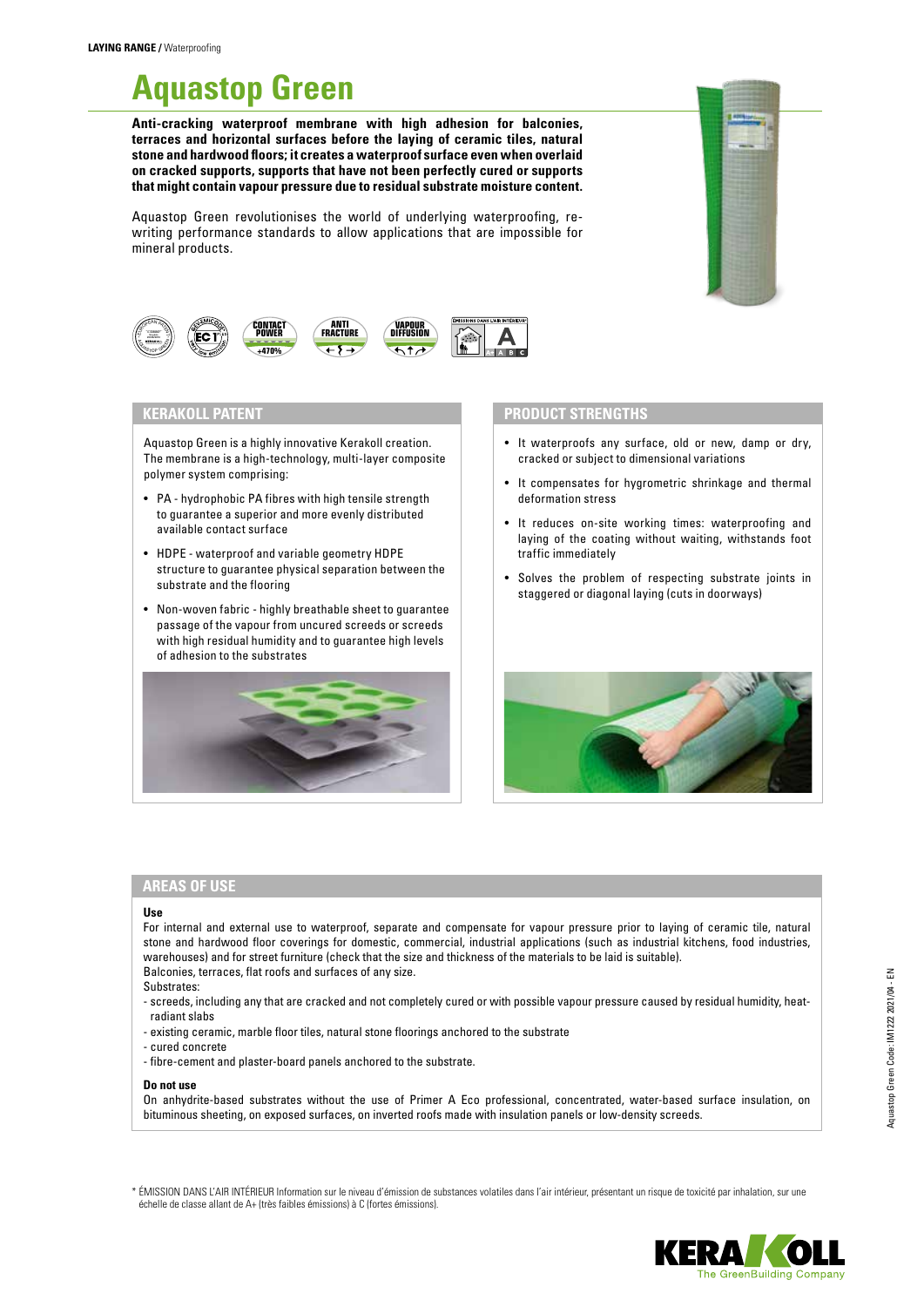#### **STORAGE**

Protect the rolls from direct sunlight, heat sources and rain, both during storage in the warehouse and on site. When laying the sheets, protect them from sunshine until shortly before application.

## **PREPARATION OF SUBSTRATE**

- **1** Check the mechanical performance and surface consistency of the laying substrate.
- **2** Check that old flooring is properly anchored and clean.
- **3** Check that the movements of the joints and cracks of the substrate are  $\leq 1$  mm, respect the structural joints.
- **4** The residual humidity level in the screed, when measured with a carbon hygrometer, must be less than 8%.
- **5** Check the levelness and the presence of suitable camber that will guarantee drainage via suitable drains. Fill in any irregularities in the substrate using a suitable finishing product.



#### **Notes**

#### • **Checking Residual Humidity.**

Application of the membrane can be carried out on screeds created using Keracem® Eco products 24 hours after the screed has been laid (standard conditions); on traditional sand-cement screeds it is necessary to wait until the screed is strong enough to walk on and to carry out subsequent operations.

In the event of rain showers during the hours preceding laying of the membrane, check that the surface is dry and free from standing water. In the event of rain during the days preceding laying of the membrane, check that at least the top 1/4 of the screed is dry.

#### • **Checking for damage.**

The membrane is capable of compensating for hygrometric shrinkage of the screed (movements ≤ 1 mm); this means it is possible to lay the membrane even on uncured screeds and/or on screeds without a suitable network of fractionising joints. In the case of fractured screeds or floors or those with a network of fractionising-expansion joints application of the membrane means that the laying pattern of the new flooring is not bound by the layout of the joints in the substrate. Structural joints: always respect the entire width of any structural joints, cut the membrane and connect its edges to the structural joint.

## **SUBSTRATE WATERPROOFING**

- **1** Clean the substrates of dust, oil and grease, loose debris or flaky parts, residues of cement, lime, plaster/render, or paint coatings.
- $\left( 2\right)$  Do not apply to substrates at a temperature > +35 °C (temperature of the substrate); when absorbent substrates (screeds, standard grain concrete, etc.) are exposed to strong sunlight, damp their surfaces, avoiding the accumulation of an excessive quantity of water.
- **3** Unroll the sheets and cut them to size, considering a space of approximately 5 mm between the sheets and the perimeter walls, stringcourses, protrusions, columns, pillars, architectural elements, drains, etc., and between one sheet and the next.



**4** Apply Biogel® gel adhesive using a suitable toothed spreader; lay a thin layer with the smooth side, pressing down heavily to achieve maximum adhesion to the substrate and regulate water absorption.

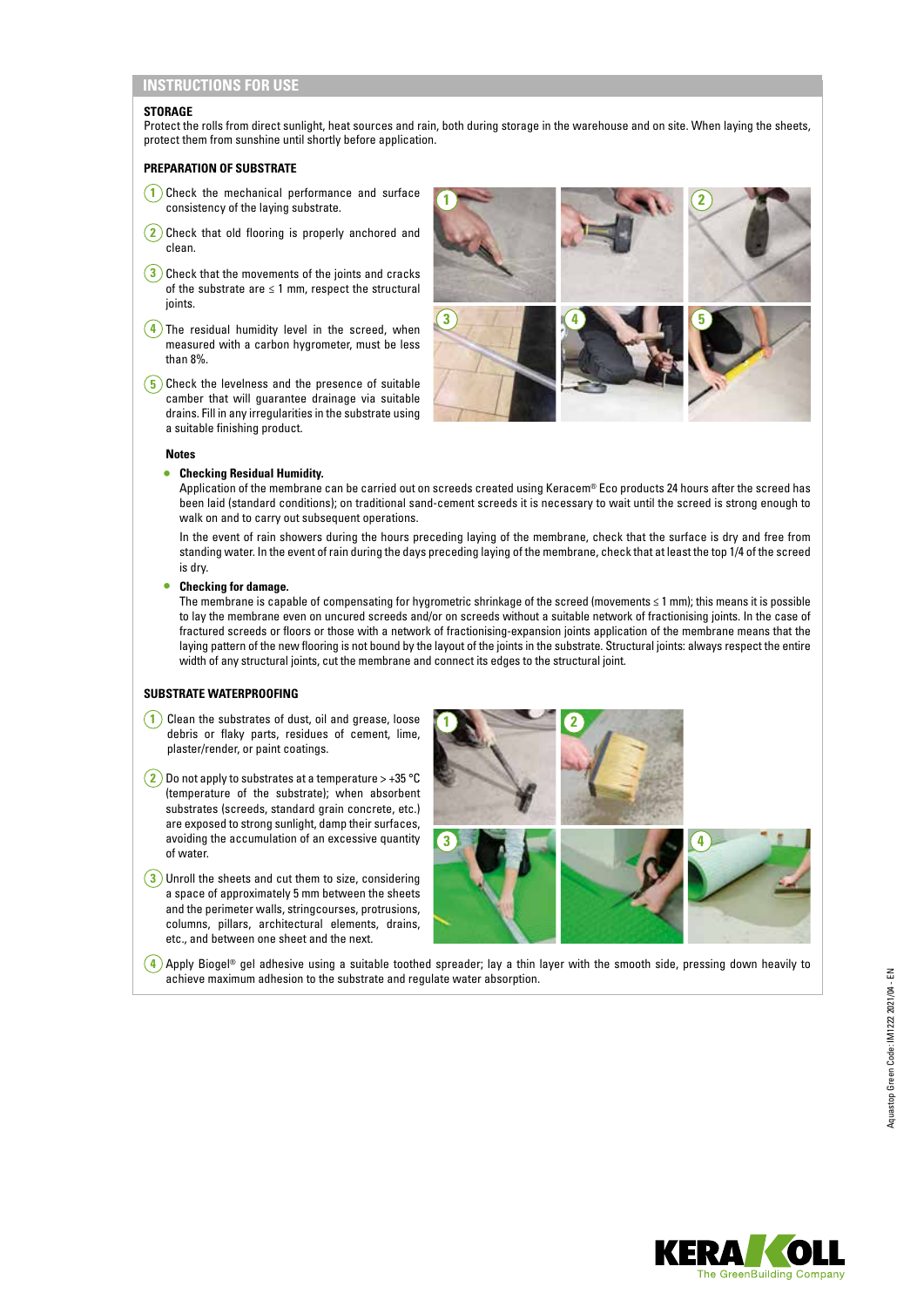- **5** Regulate the thickness by the tilt of the spreader, using the toothed part. Apply the gel adhesive to a surface area that will allow laying of the sheets within the open time indicated (check the state of the adhesive frequently). Avoid any build-up of gel adhesive that might compromise the flatness of the sheets.
- **6** Position the sheets or unroll them onto the fresh gel adhesive, taking care they are flat and avoiding the formation of creases or bubbles.
- **7** Create joints approximately 5 mm in width between the sheets and the perimeter walls, stringcourses, etc., and between one sheet and the next.
- **8 Immediately press the sheets down onto the fresh gel-adhesive using Aquaform R mixed with a bag of gel-adhesive.**
- **9** Check that the whole of the white unwoven fabric on the back of the membrane has been dampened; if necessary increase the amount of gel-adhesive and press more carefully. Press properly to ensure that the membranes are taut.



- **10** Avoid getting fresh gel-adhesive onto the roller, as this might compromise the surface of the sheets.
- **11** Lay the next sheet, aligning it with the preceding one and leaving a gap of approximately 5 mm between one sheet and the next; press immediately, paying particular attention to passage of the roller along the edges of the sheets.
- **12** After laying, protect the surface of the membrane immediately from frequent foot traffic and direct abrasion using wooden planks or panelling.

#### Notes

- **The maximum length of membrane applicable is approximately 12 m;** for longer sections, cut the membrane transversally and leave a space of approximately 5 mm between one sheet and the next.
- If necessary, weight the edges down immediately after gluing.
- When laying the membrane on wood, metal, rubber, PVC, linoleum and fibreglass, use Biogel® Extreme®.
- It is necessary to waterproof the perimeter and the contacts between the sheets and take care of the connection with the drains to ensure the continuity of waterproofing.

## **WATERPROOFING OF INTERNAL AND EXTERNAL ANGLES**

- **1** Seal the outer edges of the surface, starting from the corners. Apply Aquastop Fix sealant both on the wall and on the membrane using a smooth spreader and taking care to fill in circular cavities.
- **2** Position the Aquastop 120 corner piece on the fresh sealant. Press firmly and smooth over the tape to ensure it adheres perfectly, being careful not to wrinkle it. Remove any excess sealant that may have seeped out and check the adhesion of all the tape edges.
- $\left(3\right)$  For external corners, follow the same procedure.

**4** Alternatively, make special pieces for corners: cut a 20 cm strip of Aquastop 120 and cut halfway into it, about halfway along the strip. Fold the strip in half to



create an internal corner and two overlapping edges. Seal the overlap between the two bases using Aquastop Fix.

#### Notes

- Clean the surface of the sheets carefully; check that the plaster/render in the perimeter strip is clean and consistent.
- Do not cover the tape with the sealant, to ensure that the subsequent covering applied will be properly levelled.
- Use Aquastop Fix or, alternatively, Aquastop Nanosil when fixing the tape on metals, plastics and stable woods.

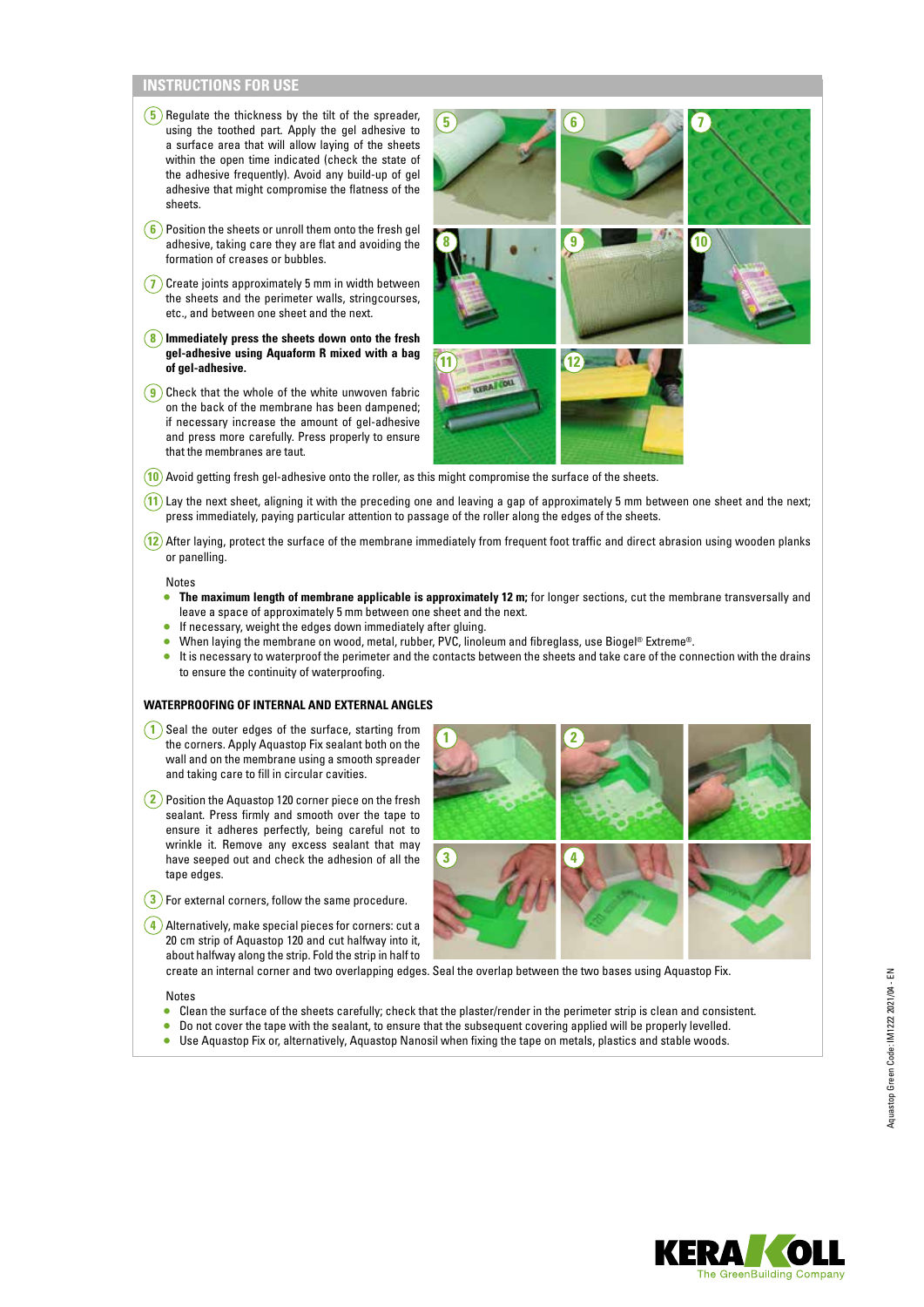## **PERIMETER WATERPROOFING**

- **1** Lay the sealant along the perimeter in the vicinity of the wall-floor corner joints: lay the sealant both on the wall and on the membrane in strips approximately 8-10 cm in width.
- **2** Position Aquastop 120 and smooth carefully.
- **3**) Remove any excess Aquastop Fix that may have

seeped out from under the tape, and take care to ensure the edges of the tape are fixed to the membrane. When waterproofing the wall-floor joint, lay about 10 cm Aquastop 120 over

**1 2 3**

Notes

the special pieces.

- Clean the surface of the sheets carefully; check that the plaster/render in the perimeter strip is clean and consistent.
- Do not cover the tape with the sealant, to ensure that the subsequent covering applied will be properly levelled.
- Use Aquastop Fix or, alternatively, Aquastop Nanosil when fixing the tape on metals, plastics and stable woods.

#### **WATERPROOFING BETWEEN THE SHEETS**

- **1** Seal the longitudinal joints between one sheet and the next: apply the sealant using a smooth spreader for a width of at least 8-10 cm on either side along the joint (gap), taking care to fill in the cavities in the membrane completely.
- **2** Fix the tape on the fresh sealant.
- **3** Press down strongly and smooth to remove any wrinkles and to guarantee total sealing of Aquastop 120.
- $(4)$  Remove any sealant that may have seeped out and make sure the edges of the tape are properly glued down.
- **5** Seal the transversal joints (every 10-12 m) in the same way.



**6** After laying, protect the surface of the membrane immediately from frequent foot traffic and direct abrasion using wooden planks or panelling.

#### **Notes**

• Seal the entire perimeter and all the sheet-to-sheet contacts.

## **WATERPROOFING OF THE WALL-FLOOR CORNER JOINT IN THE PRESENCE OF BITUMINOUS SHEATH**

- **1** Remove the upper half of the protective film and fix Aquastop BT to the wall on the clean, dry bituminous sheath. Fix the tape to the floor, following the wallfloor joint.
- **2** Bang on the tape to guarantee total adhesion to the substrates.
- **3** Smooth, avoiding the formation of any wrinkles (use tools that will not damage the tape).
- **4** During laying of the membrane, overlap the sheets on the horizontal part of Aquastop BT, creating a gap approximately 5 mm wide between the sheets and the wall.
- **5** To waterproof the corner, apply Aquastop Fix sealant vertically on Aquastop BT and horizontally on the adjacent portion of membrane, and position the Aquastop 120 tape.



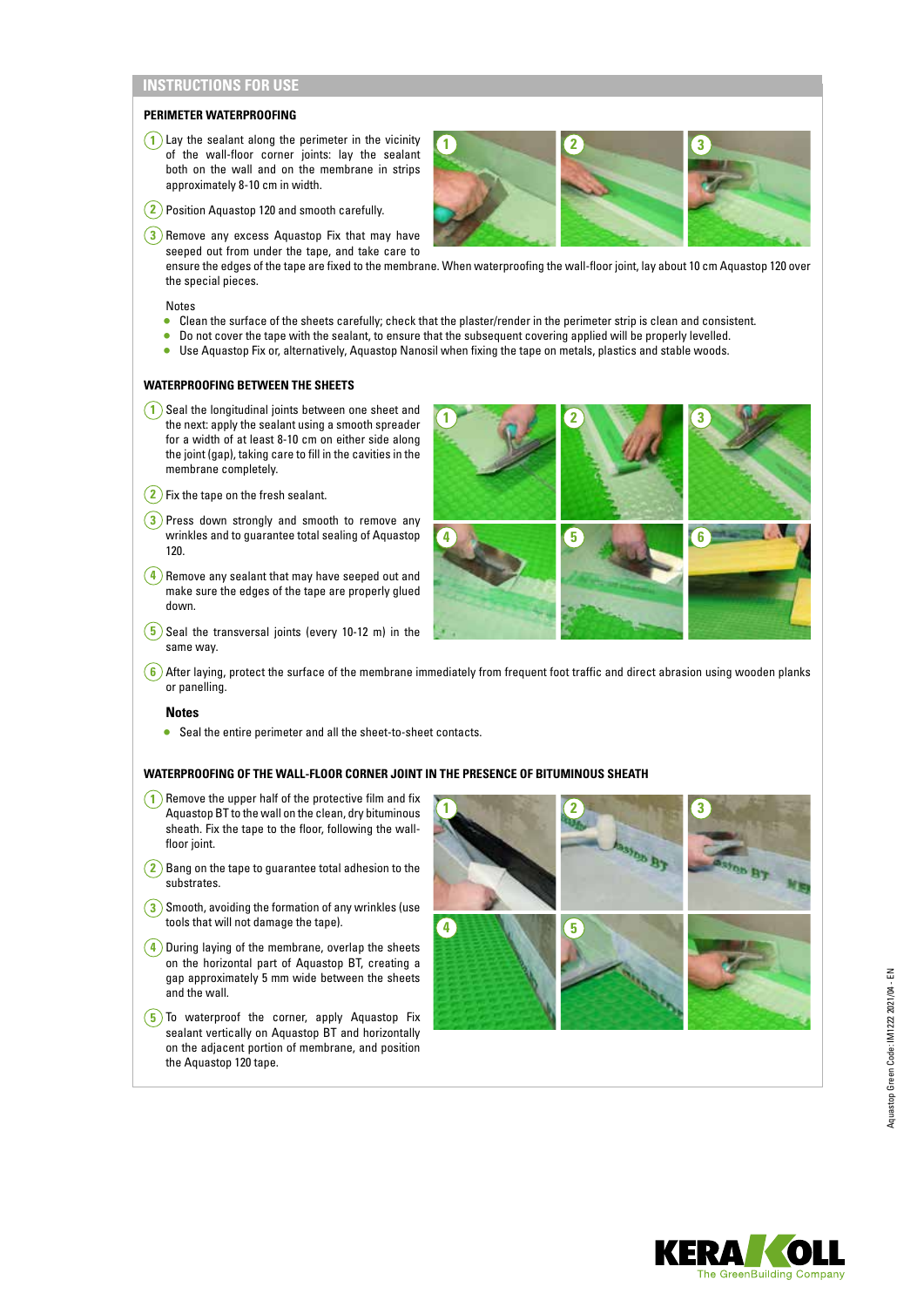## **JOINING THE WATERPROOFING LAYER TO AQUAFORM DRAINS**

- **1** Lay Aquastop Fix on the black TNT connection surfaces of the AquaForm drains and on the adjacent surfaces to be connected .
- **2** Position the special pieces of Aquastop 120 cut to measure. Press firmly and smooth over to ensure the tape seals perfectly, being careful not to wrinkle it. Use several pieces of tape until the drain has been completely sealed (black TNT totally covered).

#### **Notes**

• as for the connection with Aquaform  $SD - VD$ , see the application procedures provided on the relevant technical data sheet.



## **WATERPROOFING: SPECIAL CASES**

Nanosil. Reduce the gap between the sheet and the element to be sealed to 2–3 mm; wait for Biogel® gel adhesive to harden and then proceed with sealing. Overfill the joint created and smooth over using soapy water, taking care of lateral adhesion and total filling; a second application is recommended after cross-linking of the sealant to ensure perfect watertightness. Aquastop Fix surfaces must not



remain exposed; they must be covered with elastic sealing using Silicone Color or Neutro Color at the level of the final floor. In the vicinity of thresholds, perimeter stringcourses, grills, drains, down spouts, through elements, railing posts and installations, follow the described procedure.

**Notes**

- **Sealing without the use of Aquastop 120 tape when space is insufficient, requires the utmost care when cleaning, applying and smoothing. Waterproofing is subject to perfect joint filling between Aquastop Green membrane and the adjacent element. Take good care when cleaning, applying and smoothing as waterproofing is subject to perfect joint filling between the waterproofing product and the element to be connected and to the perfect adhesion of the sealant. Liberally apply the sealant and smooth over in order to guarantee perfect joint filling and high levels of adhesion; remove any excess. A second application in order to guarantee total sealing is recommended when the first one has dried. Follow the same procedure**.
- Protect the membrane from direct sunlight and heat for at least 12 hours.
- **Protect from rain for at least 2 hours (the hardening of the Aquastop Fix sealant guarantees waterproofing of the system).**

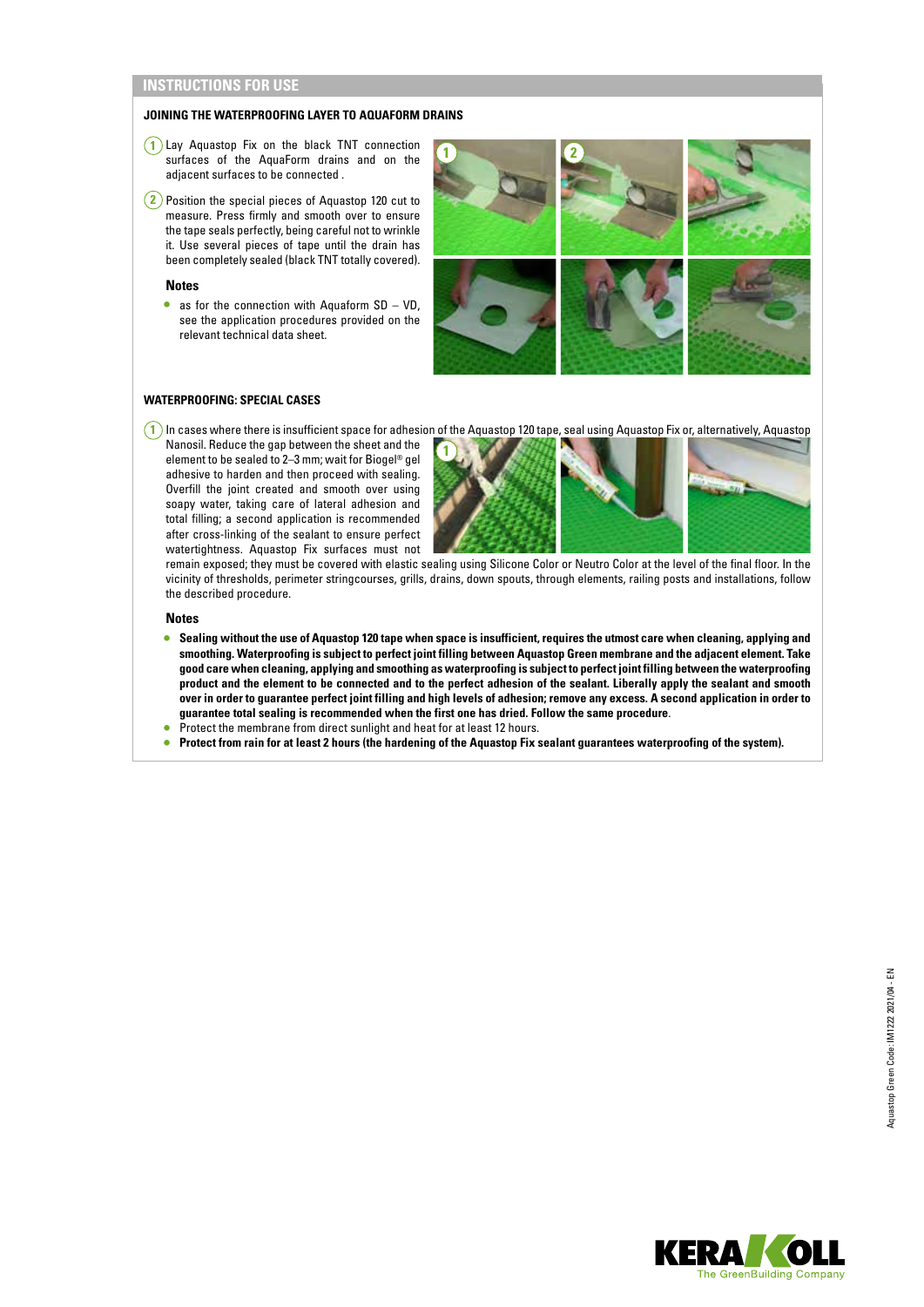## **LAYING THE FLOOR**

- **1** Apply a first layer of Biogel® gel adhesive to fill in the circular cavities; use the smooth part of the spreader.
- **2** Adjust the thickness of the gel adhesive using a toothed spreader of a type suited to the size of the tile. Lay the flooring with open joints, with gaps of a minimum width from 2 - 3 mm according to the size of the tile.
- **3** Check that the entire back of the tile is impregnated, to guarantee the suitability of the adhesive system.
- **4** Grout the gaps using Fugabella<sup>®</sup> Color.
- **5** Seal the elastic joints using Silicone Color or Neutro Color.



**\*** If the flooring is expected to be laid more than 5-7 days after waterproofing, finish the surface of the membrane itself with Biogel®. This finish has the aim of protecting the membrane from atmospheric agents and direct wear. Clean the surface thoroughly before applying the finish: removing dust, any condensation, residue from previous operations, and apply a layer of gel-adhesive to fill the circular cavities, then cover the whole of the surface with an even layer of gel-adhesive approximately 1-2 mm thick.

#### **Notes**

- The floor can be laid immediately using Biogel® gel adhesive; it is not necessary to wait. Take care not to compromise the adhesion of the fresh sealant under the tapes.
- If the floor is not laid immediately, protect the finished surface from rain, direct sunshine and heat.
- **In external applications provide for elastic joints at least 5 mm in width to separate the floor from the vertical elements and between materials of different types; create a grid of movement joints measuring between 3x3 m and 4x2.5 m with particular attention to possible structural movements.**
- Provide for structural joints along their entire length.
- The presence of the anti-fracture membrane allows laying patterns that are not restricted by the geometry and characteristics of the substrates.
- Lay the skirting boards so that they are raised with respect to the floor, being fixed to the wall only

## **SPECIAL NOTES**

**Internal desolidarisation:** Aquastop Green is suitable for the immediate anti-cracking, high-adhesion laying (even for internal use) of ceramic tile and natural stone on cracked substrates and substrates that might contain vapour pressure due to residual substrate moisture content. It creates the safest laying system for any surface, old or new, damp or dry, cracked or subject to dimensional movements, allowing for the immediate laying at extremely high shear strength with Biogel® No Limits® gel adhesive with any laying pattern, without respecting the joints of the substrate and the thermo-technical joints and cancelling the substrate chases and cracks. Aquastop Green is suitable on uncured substrates and all kinds of heat-radiant slabs. As waterproofing performance is not required, the application of Aquastop 120 tapes is not necessary.

Use Biogel® Extreme® when laying coverings that require the use of reactive adhesive.

**Hardwood floors laying:** bond the sheets as indicated in the paragraph "Waterproofing of the substrate"; carry out waterproof sealing between the sheets and along the perimeter bonding Aquastop 120 tape with Biogel® Extreme® or two-component adhesives from the L34 range as indicated in the paragraphs "Waterproofing of the perimeter" and "Waterproofing between sheets". Do not cover the tapes with the adhesive and limit the leak of adhesive to the right and left of the tapes (otherwise, dust with dry quartz while still fresh). Finish the surface of the sheets with Biogel® No Limits®: apply a first layer to fill in the cavities, then apply a continuous finishing coat with a minimum thickness of 3 mm; press down hard with a smooth spreader to achieve maximum adhesion and expel the air incorporated during the mixing stage (do not use a ruler or a metal flattener). Wait at least 48 hours in standard conditions. When bonding elements from the Legno Kerakoll range or two-layer elements up to 10 cm-wide, use two-component adhesives from the L34 range. In the case of large format and/or unstable hardwood floors, contact the Kerakoll Worldwide Global Service.